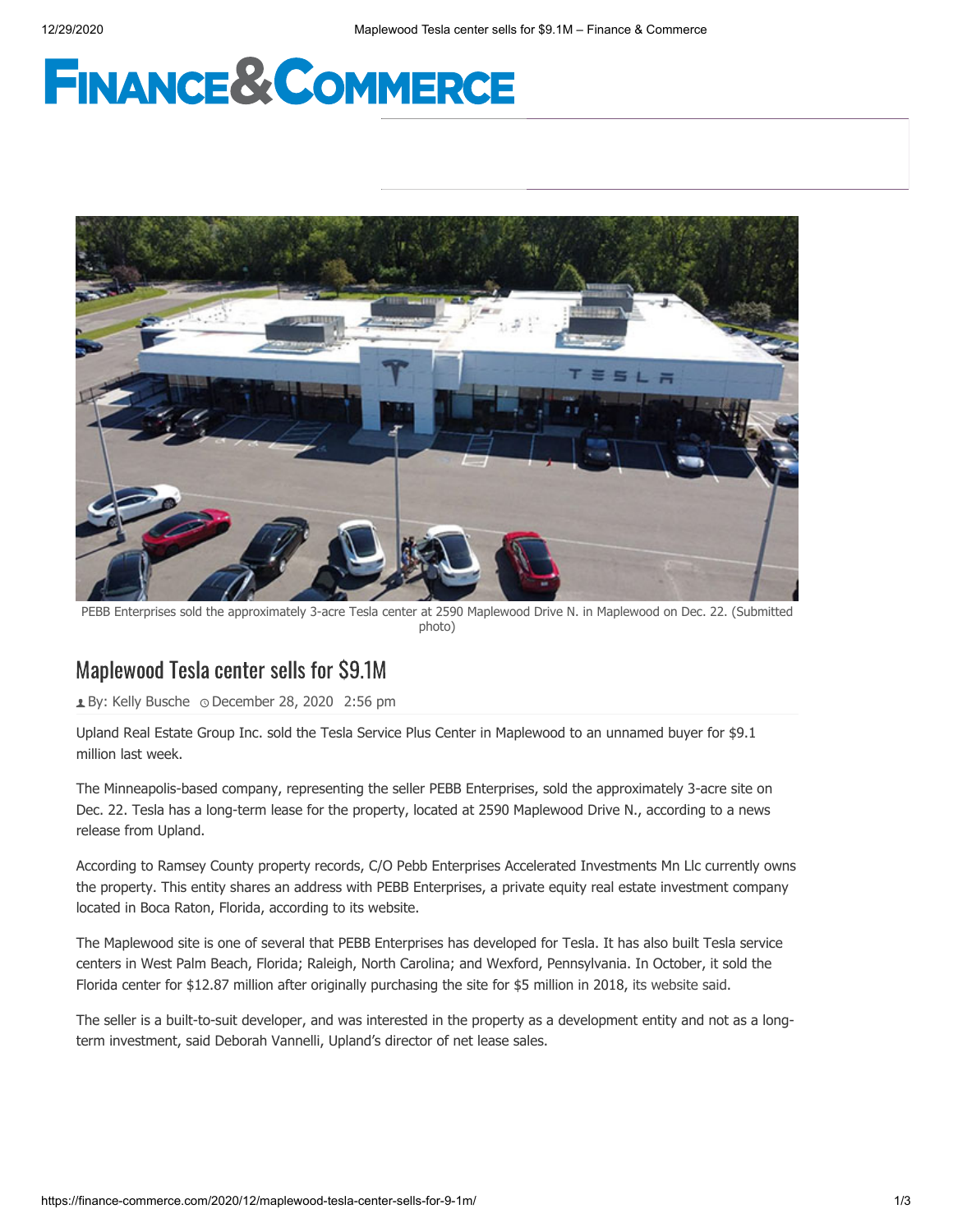Vannelli declined to name the buyer due to a confidentiality agreement. But she confirmed the buyer is an institutional buyer, like a real estate investment trust.

Tesla's long-term lease interested the buyer. Corporate, net lease properties, like the Tesla center, are in high demand nationwide, Vannelli said.

"Whether the buyers are located in Minnesota, or not, [there was] national interest in the property," she said.

However, the pandemic has decreased buyer interest in smaller, franchise tenants — especially those in the hospitality industry, she said.

The property has an estimated market value of nearly \$3.159 million this year, according to county property records. The last recorded sale was in 2017, when Edina-based Walser Real Estate, LLC sold the property to PEBB Enterprises, according to the 2017 certificate of real estate value.

Originally constructed in 1980, it's directly east of U.S. Highway 61, less than 1 mile north of Minnesota State Highway 36, and around 2 miles south of Interstate 694.

Upland is a commercial real estate investment and brokerage company that focuses nationwide on single and multitenant net lease investment properties. Vannelli, Keith Sturm and Amanda Leathers from Upland represented the buyer, according to a news release from Upland.

Tesla runs more than 330 locations in dozens of states and 25 other countries. It has a second Minnesota location in Eden Prairie.

## **Related:**

**[High-flying Tesla joins S&P 500](https://finance-commerce.com/2020/12/high-flying-tesla-joins-sp-500/)**

**[In electric car market, it's Tesla and a jumbled field of also-rans](https://finance-commerce.com/2020/07/in-electric-car-market-its-tesla-and-a-jumbled-field-of-also-rans/)**

## ABOUT KELLY BUSCHE



Kelly joined Finance & Commerce in late 2020 as an economic developer reporter. She's a 2019 graduate of the University of Minnesota, where she double majored in journalism and political science. During her time there, she worked at the student-ran newspaper, the Minnesota Daily, and eventually became the paper's editor in chief. She's held internships with APM Reports, the St. Paul Pioneer Press and Star Tribune. After graduation, Kelly joined the Duluth News Tribune, covering health and business.